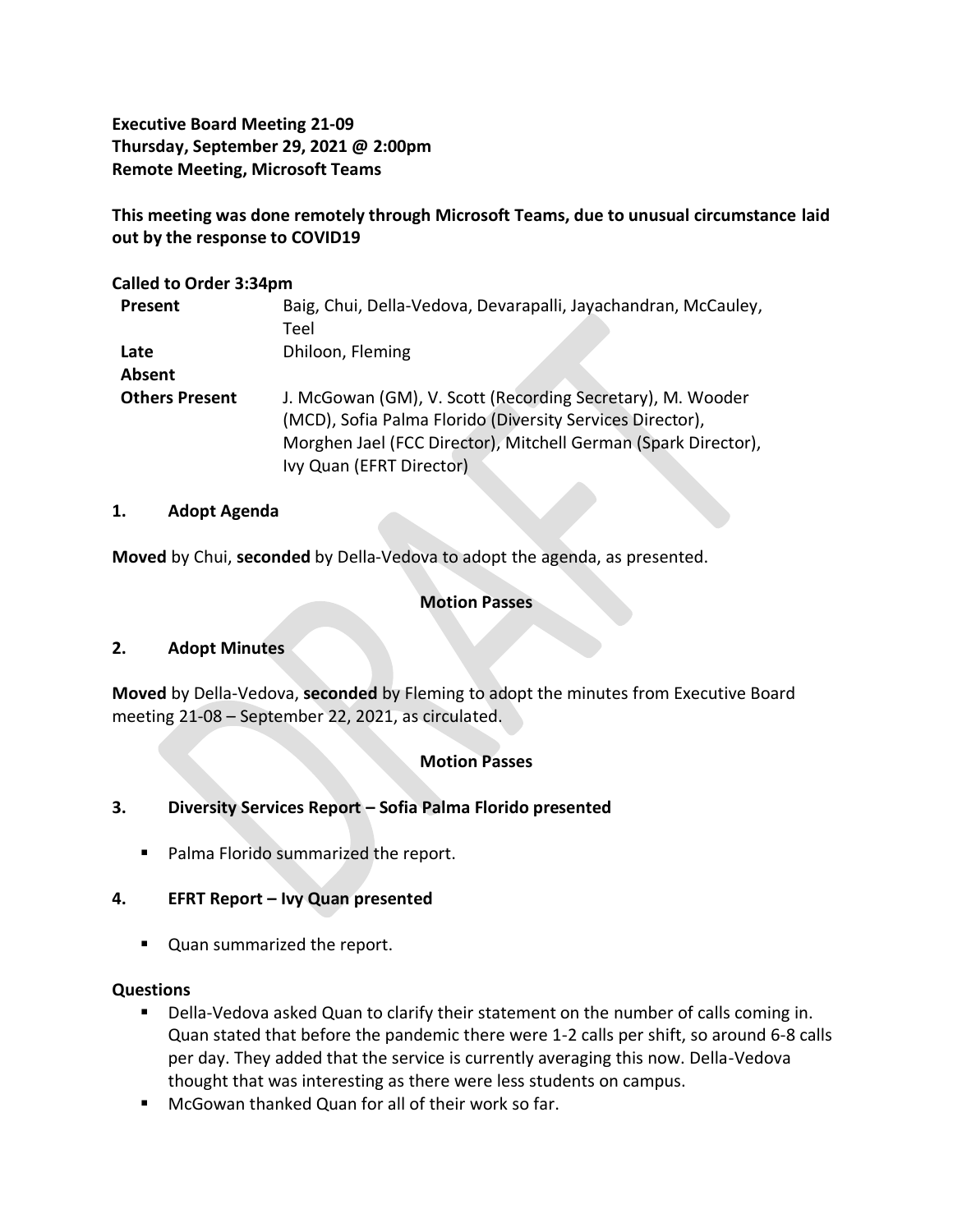## **5. FCC Report – Morghen Jael presented**

■ Jael summarized the report.

# **6. Spark Report – Mitchell German presented**

■ German summarized the report.

## **7. Information and Questions**

- Scott announced that tomorrow was the last day to opt-out of the Health and Dental plans.
- McGowan stated that he will be reaching out to full-time staff for service delivery updates to be circulated.
- Baig asked if anyone knew what the requirements are for maccheck and quarantining if they visit outside of the country during Fall Break. Della-Vedova stated that they will look into it.
- Wooder reported that McCauley has been working on an open education resource survey and the contents are ready to go and will be promoted on socials early next week. Wooder stated that tomorrow is the first Truth and Reconciliation Day and the MSU will amplifying indigenous creators and content. He announced that Financial Transparency week continues and gave a shoutout to Jayachandran and the AVP Finance for taking over the MSU Instagram account.
- Della-Vedova gave a shoutout to the Comms team and said that they were killing it. He asked Wooder if anyone has been in contact with Kim Dej about the OER survey. Wooder responded that McCauley has contacts through the OER Committee, and the content will go directly to instructors and the MSU will deal with the student stuff.
- Della-Vedova asked if they could share it with Dej. Wooder stated that they may already been involved. Teel stated that they are also on this committee and can an email if anyone has questions.
- Teel announced that OUSA delegation hiring wasn't going well as they don't have too many applicants. They asked everyone to please encourage anyone to apply.

## **8. Adjournment and Time of Next Meeting**

## **Time of Next Meeting:**

## **Wednesday, October 6, 2021 3:30pm Remote Meeting, Microsoft Teams**

**Moved** by Dhiloon, **seconded** by Chui that the Executive Board meeting be adjourned.